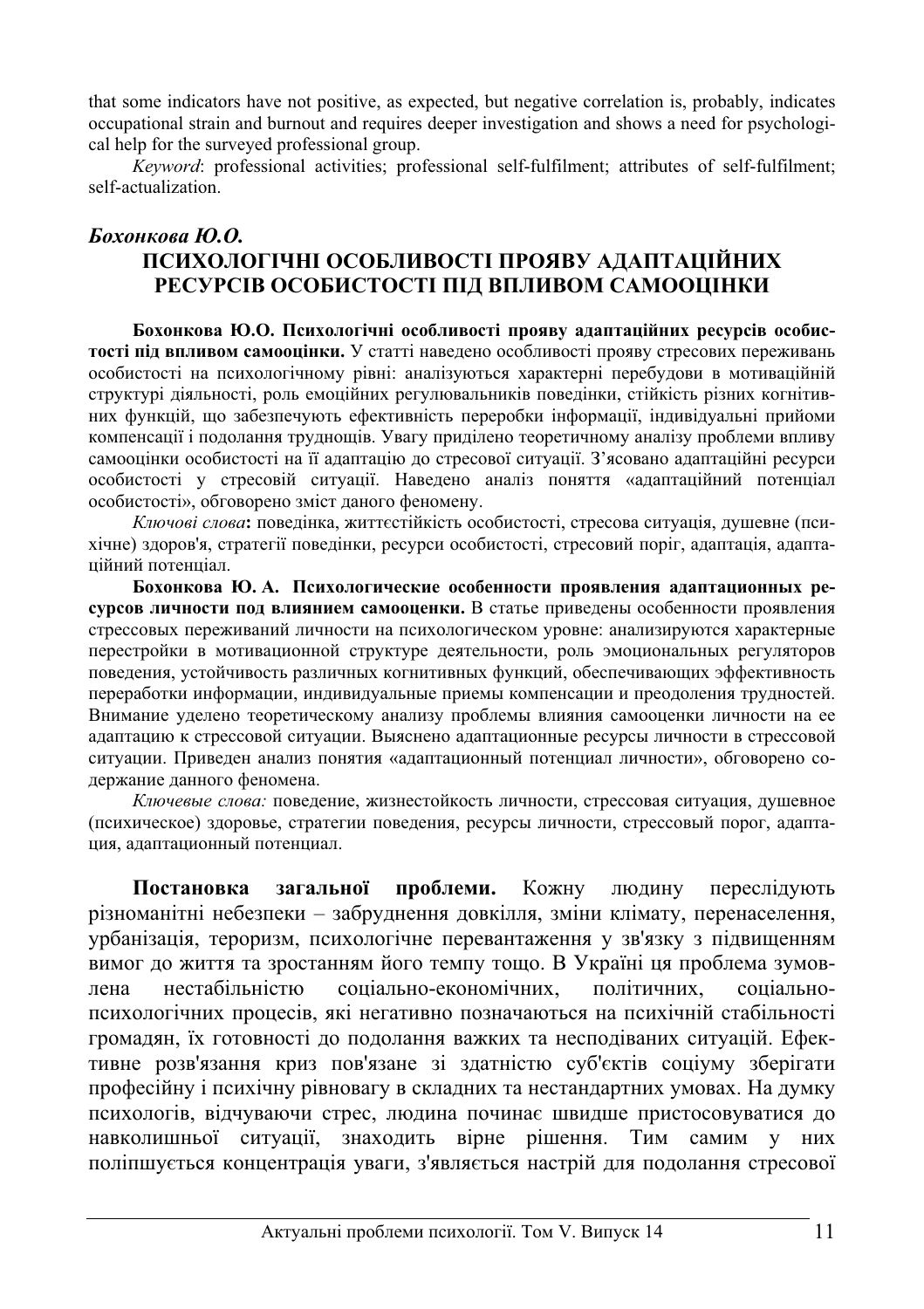ситуації і досягнення мети. Однак, бувають такі ситуації, стресовий поріг яких перевищує можливості людського організму впоратися з ним. Самооцінка – оцінка особистістю самої себе, своїх можливостей, якостей і місця серед інших людей. Входячи до ядра особистості, вона – важливий регулятор поведінки. Від неї залежать взаємини людини з оточуючими, її критичність, вимогливість до себе, відношення до успіхів і невдач. Тим самим вона впливає на ефективність діяльності й подальший розвиток особистості. Особливо це стосується періоду, коли формується особистість. Саме в цей період самооцінка є джерелом багаточисельних проблем, пов'язаних із гострими переживаннями, наслідками яких дуже часто  $\epsilon$  стреси та фрустраційні стани.

Аналіз існуючих досліджень та публікацій. Передумовою створення й поширення концепції стресу можна вважати визначення та загострення в другій половині XX сторіччя актуальності проблеми захисту людини від несприятливих факторів середовища. Складність цієї проблеми вимагає, щоб її розробка велася в багатьох напрямках і різними методами. Серед психологів, які займалися проблемами адаптації людини до стресових ситуацій, слід назвати С. Хола, Л. С. Виготського, М. Кле. Крім цього, слід зазначити роботи таких дослідників, як А. Г. Ковальов, Ф. В. Константінов, В. А. Крутецький, Р. Міллер, В. М. Мясищев, Б. Д. Паригін, В. І. Слободчиков, Д. М. Узнадзе, П. М. Фелосєєв. Г. П. Францев тощо.

Дослідників все більше цікавлять особливості прояву стресових переживань на психологічному рівні: аналізуються характерні перебудови в мотиваційній структурі діяльності, роль емоційних регулювальників поведінки, стійкість різних когнітивних функцій, що забезпечують ефективність переробки інформації, індивідуальні прийоми компенсації і подолання труднощів. Р. Лазарус, вивчивши стрес з позиції фізіологічного, психологічного і поведінкового рівнів, прийшов до висновку, що фізіологічний стрес – це безпосередня реакція організму, що супроводжується «вираженими фізіологічними зрушеннями, на дію різних зовнішніх і внутрішніх стимулів фізико-хімічної природи». З точки зору В. О. Бодрова, психологічний стрес – своєрідна форма віддзеркалення суб'єктом складної, екстремальної ситуації, в якій він знаходиться. Специфіка психічного віддзеркалення обумовлюється процесами діяльності, особливості яких (їх суб'єктивна значущість, інтенсивність, тривалість протікання тощо) значною мірою визначаються вибраними або прийнятими цілями, досягнення яких спонукаються змістом мотивів діяльності. В процесі діяльності мотиви «наповнюються» емоційно, сполучаються з інтенсивними емоційними переживаннями, які відіграють особливу роль у виникненні і протіканні стану психічної напруженості. Д. Галахер висунув гіпотезу, що оцінка події залежить від обсягу наявних у особистості ресурсів, що дозволяють впоратися з цією подією. Якщо індивід оцінює ресурси як недостатні, неадекватні, то подія сприймається як загроза. Зазвичай стійкі до стресу люди адекватно оцінюють свої ресурси і сприймають стресогенні події як зміни (Galagher D., 1990).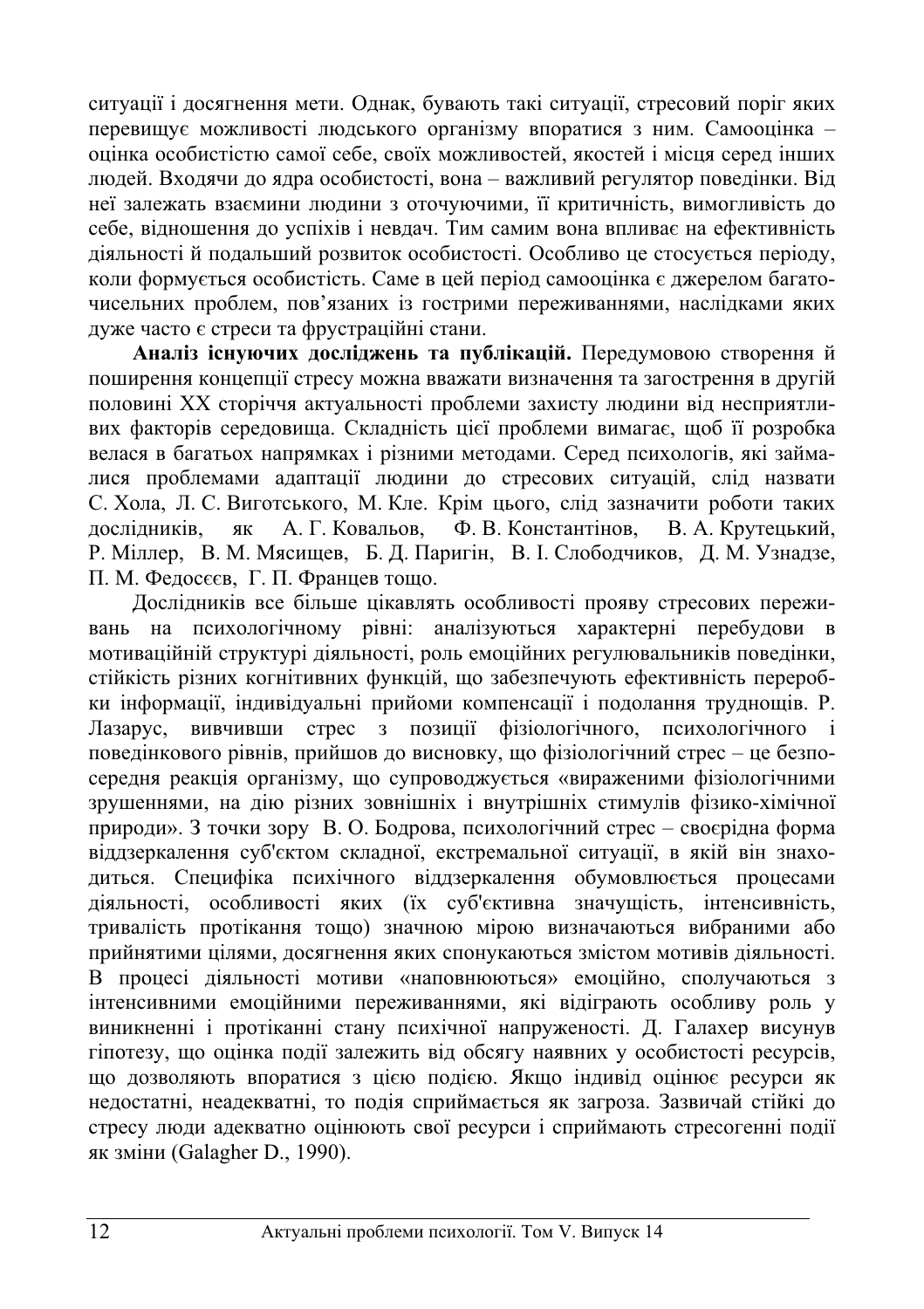Як вважає багато психологів, структура особистості й основи самооцінки формуються в перші п'ять років життя людини. У дослідженнях А. З. Зака самооцінка уявляється як засіб аналізу та усвіломлення суб'єктом власних способів вирішення завдань, на яких будується внутрішній план дій, узагальнена схема діяльності особистості. Б. Г. Ананьєв висловив думку, що самооцінка є найбільш складним і багатогранним компонентом самосвідомості (складний процес опосередкованого пізнання себе, розгорнутий у часі, пов'язаний з рухом від одиничних, ситуативних образів через інтеграцію подібних ситуативних  $\overline{\text{1}}$ образів у цілісне утворення – поняття власного «Я».

**Мета статті:** теоретично обтрунтувати психологічні особливості прояву адаптаційних ресурсів особистості під впливом самооцінки.

**Виклал основного матеріалу.** Термін «емоційний стрес» зазнав у науковій літературі низку трансформацій, подібних до тих, котрим піддавався й термін «стрес». Спочатку деякі автори були схильні розуміти під емоційним стресом ситуацію, що породжує сильні емоції, очевидно внаслідок англійського значення цього слова як «порушення рівноваги фізичних сил». Концепція стресу через свою спрямованість на цілісне розуміння адаптивних реакцій організму привернула увагу фахівців з розробки режимів життєдіяльності людини в • скстремальних умовах. Будучи захопленими вивченням винятково несприятливих для організму проявів стресу, цим терміном вони позначали ті адаптаційні емоційні реакції, якими супроводжувалися шкідливі для організму фізіологічні й психофізіологічні зміни. Відповідно, під емоційним стресом розумілися афективні переживання, що супроводжують стрес і які ведуть до несприятливих змін в організмі людини. Коли ж нагромадилися відомості про існування великого кола фізіологічних і психологічних реакцій, подібних за негативних і позитивних емоційних переживань, тобто про те, що неспецифічність проявів, властивих стресу, сполучається зі специфічно диференційованими емоціями, під «емоційним стресом» почали розуміти широке коло змін психічних проявів, що супроводжуються вираженими не специфічними змінами біохімічних, електрофізіологічних й інших корелятів стресу.

Г. Селье схилявся до думки, що «навіть у стані повного розслаблення спляча людина відчуває деякий стрес...» [4]. Цим він підкреслював, що неспецифічна адаптаційна активність у біологічній системі існує завжди, а не тільки в ситуаціях, що досягли якогось критичного небезпечного рівня взаємин із середовищем. Будучи елементом життєвої активності, неспецифічні адаптаційні процеси (стрес) поряд зі специфічними сприяють не тільки подоланню вираженої небезпеки, але й створенню зусиль для кожного кроку життєвого розвитку. Це зауваження Г. Селье далеко не випадкове.

Низка дослідників адаптації біологічних систем схильні до пошуків неспецифічного субстрату, властивого вузьким фрагментам адаптивної активності. Подібні пошуки закономірні й, можна думати, певним чином плілні.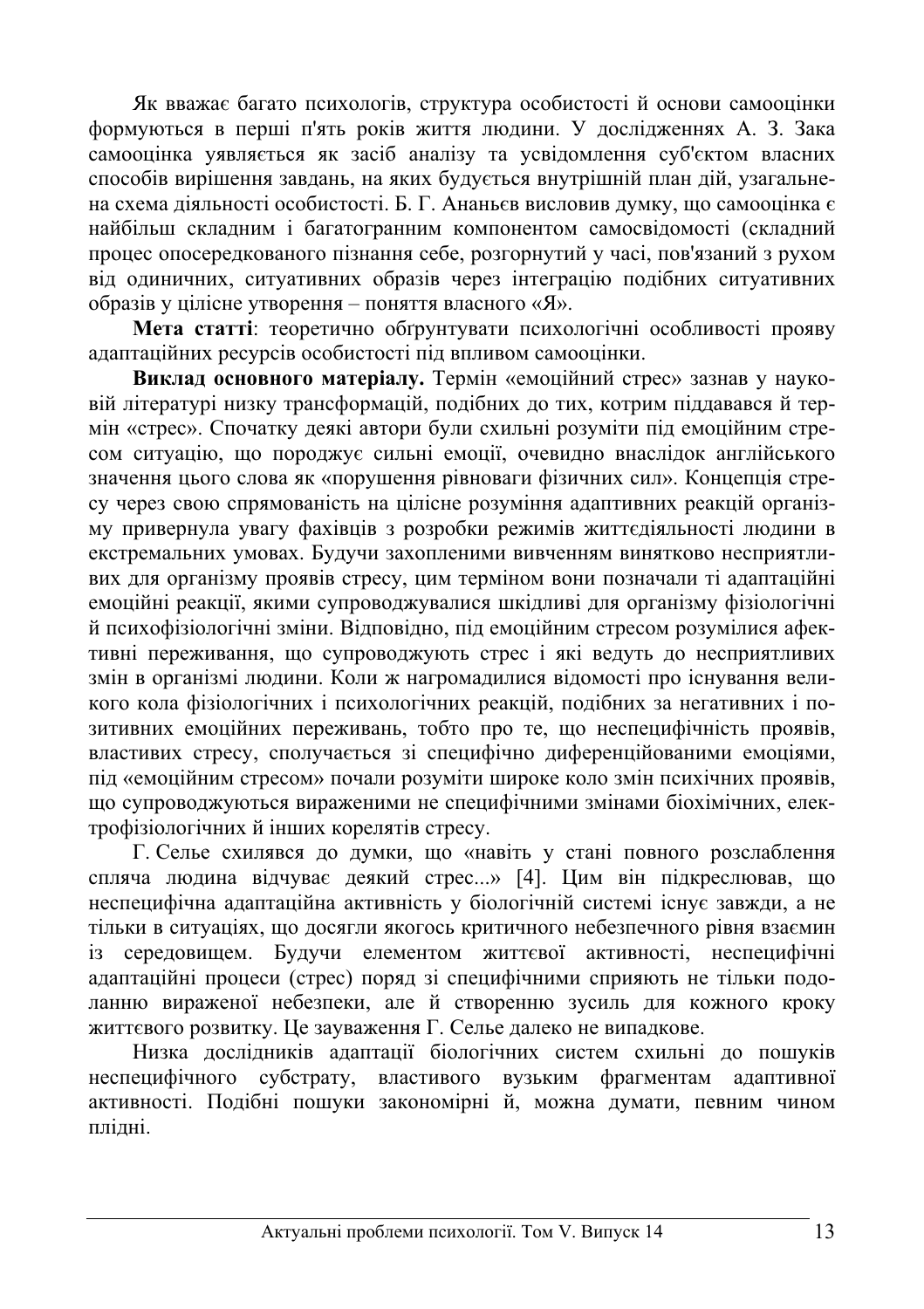Однак це спричиняє надання терміну «стрес» не загальному адаптаційному синдрому з його фізіологічними, психічними проявами, а окремим комплексам ποκaзникiв

Постулат про різні форми стресу, про їхню диференціацію може бути прийнятий, по-перше, коли визначаються поняття різного рівня складності або різного ієрархічного рівня в рамках комплексу «біологічна система - середови- $\mu$ ше»; по-друге, через те, що комплекси неспецифічних симптомів при станах, обумовлених зазначеними вище термінами, можуть виникати тільки в рамках даного стану, і, нарешті, по-третє, через традиційне використання тієї або іншої термінології при однаковому її розумінні в колах учених.

Отже, термін «стрес» зустрічається в сучасній літературі як:

- сильне несприятливе, що негативно впливає на організм;
- сильна несприятлива для організму фізіологічна або психологічна реакція на дію стресора (спочатку широко розповсюджений, нині цей варіант майже не використовується);
- сильні як несприятливі, так і сприятливі для організму реакції різного роду;
- неспецифічні риси (елементи) фізіологічних і психологічних реакцій організму при сильних, екстремальних для нього впливах, що викликають інтенсивні прояви адаптаційної активності;
- неспецифічні риси фізіологічних і психологічних реакцій організму, що виникають будь-яких реакціях організму [4].

Перший із зазначених варіантів розуміння терміну «стрес» у цей час майже не використовується завдяки введенню Г. Сельє для позначення стресогенного агента терміна «стресор». Недоліки двох наступних визначень полягає в тому, що вони не націлюють на неспецифічність адаптаційного процесу. У них зазначення про неспецифічність його деяких рис підмінюється зазначенням про надзвичайність цього процесу в цілому. У перших чотирьох визначеннях «стресу» не враховуються добре відомі нині дані про те, що неспецифічні риси адаптаційних процесів проявляються й при негативних, і при позитивних впливах на організм. Неспецифічність фізіологічних і психологічних адаптаційних процесів проявляється при різних по силі впливах. Інтенсивність адаптаційної активності залежить від значимості для організму діючого фактора.

Тому найбільш адекватним можна визнати останнє із зазначених визначень терміну стрес. Найбільш важливим є розуміння «стресу» як неспецифічних фізіологічних і психологічних проявів адаптаційної активності при сильних, екстремальних для організму впливах, маючи на увазі в цьому випадку стрес у вузькому розумінні. Неспецифічні прояви адаптивної активності при дії будь-яких значимих для організму факторів можна позначати як стрес у широкому контексті [1].

Адаптація особистості завжди процес спрямований на зміни в особистому сприйнятті ситуації та деформації реагування на неї. Проблеми адаптації дуже тісно пов'язані з таким поняттям як соціалізація.

Так, наприклад, Т. Шибутані трактує соціалізацію як безперервну адаптацію живого організму до оточення, як його здатність пристосовуватися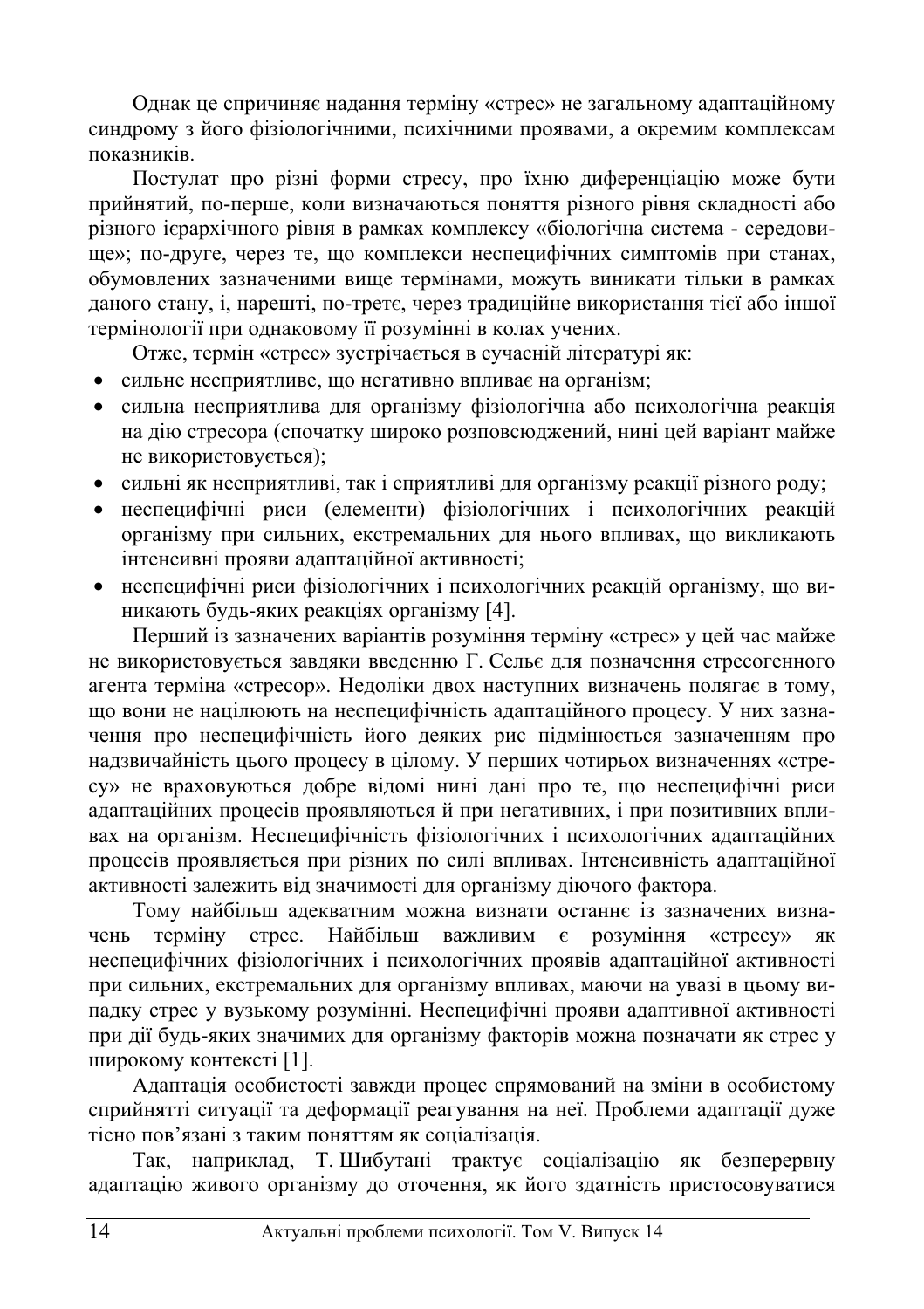до реакцій інших людей. Т. Парсонс в ролі основного механізму соціалізації визначає пристосування. Більшість дослідників стверджують, що адаптацію можна розглядати як складову соціалізації та як її механізм. Тому розрізняється два види алаптації — психофізіологічна та соціально-психологічна, що перебувають у взаємозв'язку. При цьому соціально-психологічна адаптація являє собою оволодіння особистістю ролі під час входження в нову соціальну ситуацію, це — конкретний процес соціалізації.

Адаптація є лише одним із елементів соціалізації поряд з іншим, не менш важливим, – активністю особистості, її творчим вибірковим ставленням до сереловиша, активним вілтворенням соціального лосвілу, перетворенням наявних соціальних умов і форм. Отже, соціалізація постає як єдність адаптації та активності особистості: засвоєння норм і пінностей сопіального сереловиша відбувається у взаємозалежності і взаємозв'язку з активністю індивіда [6].

Якщо аналізувати літературу з проблеми адаптації дітей до дорослого жит- $\tau$ я, то помітною є різниця в підходах, і перш за все – вікових, у вітчизняних та закордонних дослідженнях із цієї проблеми. Найбільша різниця полягає в тому, що у вітчизняних учених проблеми адаптації дітей до дорослого життя розглядаються, частіш за все, як проблеми учнів старших класів школи. Американські дослідники адаптацію вважають характерною особливістю більш зрілої вікової групи – стулентів, та й взагалі молодих людей віком близько 20 років. Ця різниця здається більш парадоксальною ще й тому, що в західному суспільстві традицією є більш ранній початок трудової діяльності, навіть в ситуаціях, коли фінансовий стан їх родини цього не потребує. Це пов'язано, в першу чергу, з системою освіти, коли в США середню школу закінчують лише в 19 років (в нашій країні такий «школяр» вже встигає не лише закінчити шкільне навчання, ай відбути строкову службу в армії).

Стан молодих людей, які перебувають у переході між підлітковим й юнацьким віком, не можна зрівняти зі звичайним процесом дорослішання. Діти раптом стають неслухняними, млявими, дратівливими, у них спостерігаються раптові зміни настрою. Їх охоплює занепокоєння, у них порушується сон і знижується працездатність. Вони починають страждати від незрозумілих хвороб і кидаються в крайнощі при виборі високих ідеалів. Часто здається, що вони вороже ставляться до себе, та й до батьків. У цей період вони можуть кинути школу, роботу, романтичне захоплення або нічого не міняти, але ображатися на всіх, це найяскравіші прояви кризи, зокрема, й підліткового віку [7].

Поведінка молодих людей, що досягають повноліття й перебувають у розладі із самими собою, тривожить їх самих та їхніх батьків. Криза необхідна для повного становлення особистості. К.Г. Юнг називає це індивідуацією, А. Маслоу — самоактуалізацією, інші — інтеграцією або автономією. Ш. Гейл розглядає це явище як досягнення автентичності, маючи на увазі досягнення того внутрішнього стану, в якому молода людина дізнається про всі свої потенційні можливості і знаходить сили, що дозволяє повністю їх реалізувати.

Досить важливим є питання як довго триває процес досягнення автентичності. До статевого дозрівання всі люди є дітьми. Юнацький період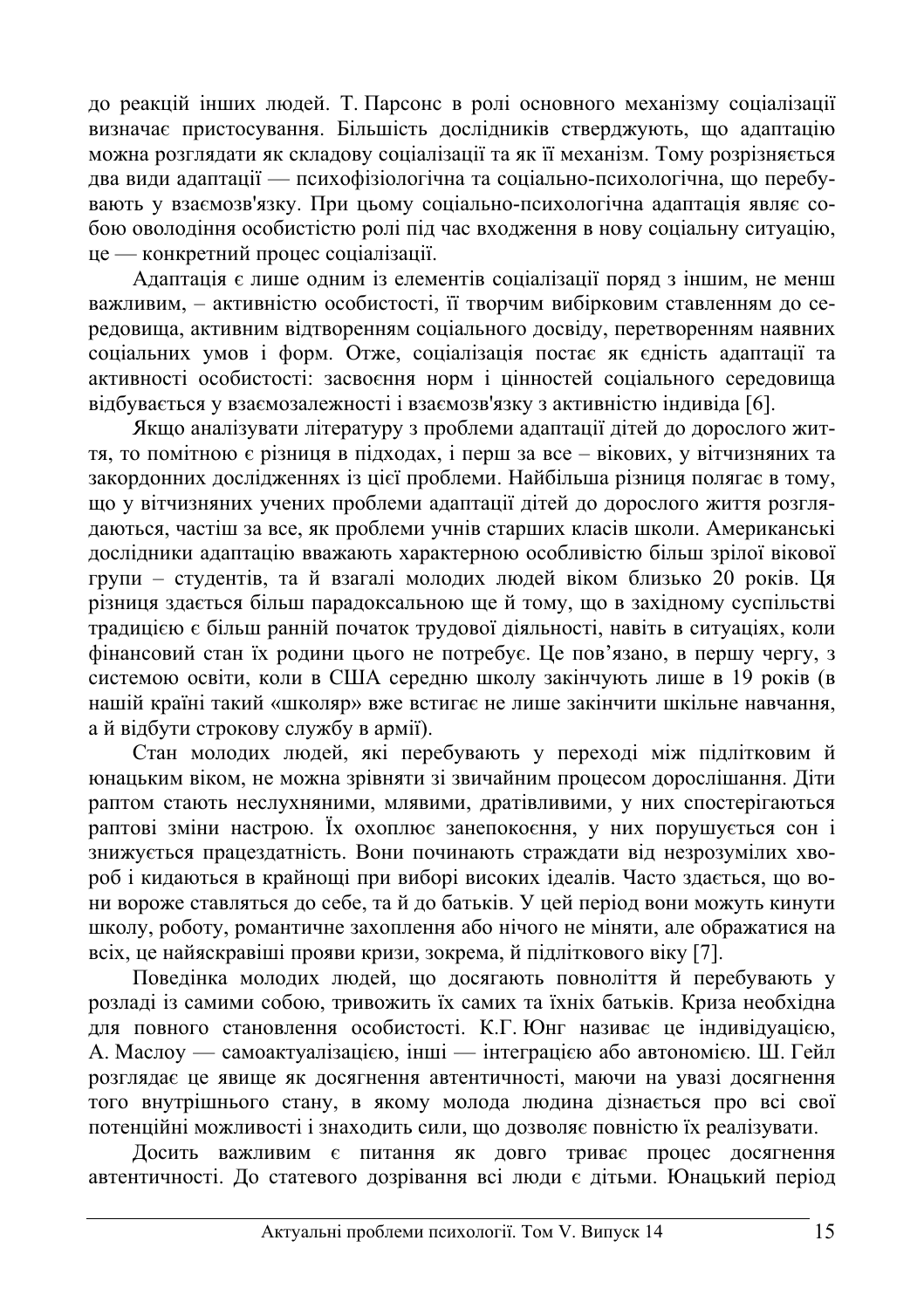проловжується до двадцяти років, після чого ми знаходимо умовну автентичність. А десь між тридцятьма п'ятьма – сорока роками, в середньому віці, ми або духовно слабшаємо, або досягаємо істинної зрілості, яка дає нам духовний розквіт і сприяє прояву справжніх якостей особистості.

Радянські психологи, починаючи з Л.С. Виготського, одностайно вважають головним новоутворенням підліткового віку відчуття дорослості. Проте орієнтація на дорослі цінності і порівняння себе з дорослими часто примушують підлітка знову бачити себе відносно маленьким, несамостійним [5]. При цьому, на відміну від дитини, він вже не вважає таке становище нормальним і прагне його подолати. Звідси суперечливість відчуття дорослості - підліток претендує бути дорослим і в той же час знає, що рівень його домагань далеко не в усьому підтверджений і виправданий.

Однією з найважливіших потреб перехідного віку стає потреба в звільненні від контролю й опіки батьків, вчителів, старших взагалі, а також від встановлених ними правил і порядків. Як же з'являється ця вікова тенденція у відносинах студентів з найбільш значущими для них конкретними дорослими, які є не тільки старшими за віком, але й повноважними представниками суспільства дорослих в цілому, – батьками і викладачами?

З чинників соціалізації, що розглядаються окремо, найважливішим і впливовим була і залишається батьківська сім'я як первинний осередок суспільства, вплив якого дитина випробовує раніше всього, коли вона найбільш сприйнятливий. Сімейні умови, включаючи соціальне становище, рід занять, матеріальний рівень і рівень освіти батьків, значною мірою зумовлюють життєвий шлях дитини. Окрім свідомого, цілеспрямованого виховання, яке дають йому батьки, на дитину впливає вся сімейна атмосфера, причому ефект цієї дії нагромаджується з віком, переломлюючись в структурі особистості.

Немає практично жолного соціального або психологічного аспекту поведінки підлітків, який не залежав би від їх сімейних умов в теперішньому часі або у минулому. Правда, змінюється характер цієї залежності. Так, якщо у минулому шкільна успішність дитини і тривалість її навчання залежали головним чином, від матеріального рівня сім'ї, то тепер цей чинник менш впливовий. Зате величезну роль відіграє рівень освіти батьків. За даними соціального психолога Е.К. Васильєвої, у батьків з вищою освітою частка дітей з високою успішністю втричі вище, ніж у групі сімей з освітою батьків нижче за сім класів. Ця залежність зберігається навіть у вузах, коли діти вже мають навички з самостійної роботи і не потребують безпосередньої допомоги батьків [2].

Поведінка молодих людей, що досягають повноліття й перебувають у розладі зі самими собою, тривожить їх самих та їхніх батьків. Криза необхідна для повного становлення особистості.

Самооцінка – оцінка особистістю самої себе, своїх можливостей, якостей і місця серед інших людей. Від неї залежать взаємини людини зі сторонніми, його критичність, вимогливість до себе, відношення до успіхів і невдач. Тим самим вона впливає на ефективність діяльності й подальший розвиток особистості. Самооцінка підлітка має важливу відмінність від інтроспекції. Во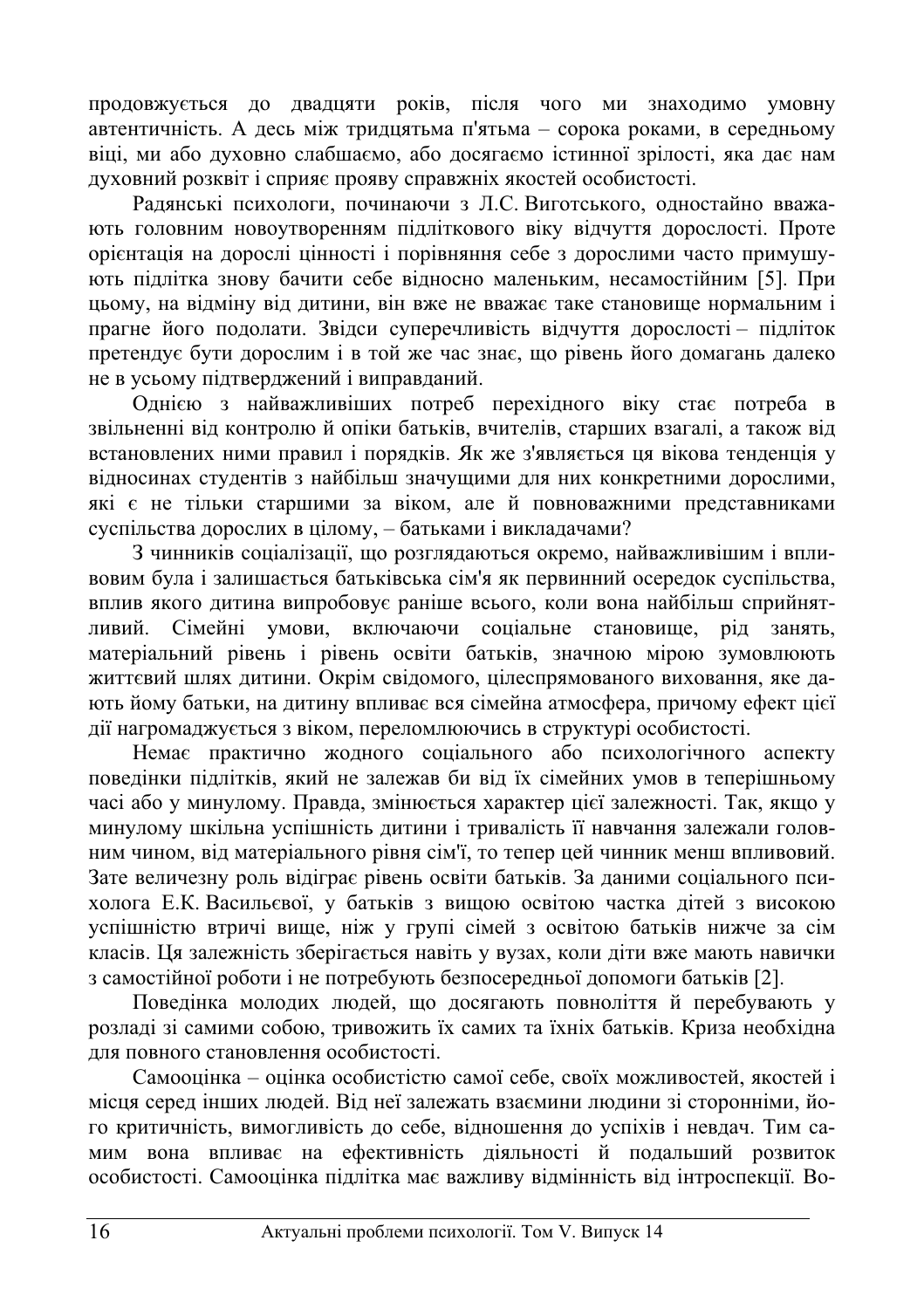на тісно пов'язана з рівнем домагань людини. Розбіжність між домаганнями й реальними можливостями веде до того, що людина починає неправильно себе опінювати, внаслілок чого її повелінка стає неалекватною – виникають емоційні зриви, підвищена тривожність тощо.

Самооцінка підлітка назовні виявляється в тому, як людина оцінює можливості й результати діяльності інших (наприклад, принижує їх при завишеній самоопінці).

У вітчизняній психології показані вплив самооцінки на пізнавальну діяльність людини (сприйняття, подання, рішення інтелектуальних завдань), місце самооцінки в системі міжособистісних взаємин, визначені прийоми формування адекватної самооцінки, а при її деформації – прийоми її перетворення шляхом виховних впливів.

Той рівень самооцінки та самосвідомості, який дитина набуває в перші роки, зазвичай залишається на все життя. Його корегують підліткові та юнацькі роки, змінює криза середнього віку та старість. Однак теза про те, що в перші п'ять років життя людина набуває 80% ознак своєї особистості, повною мірою відноситься й до її самооцінки. Саме проблеми з самооцінкою в майбутньому стають причиною неврозів та нервових розладів, алкоголізму та самогубств.

Стресова ситуація справляє на особистість значний вплив. А. О. Прохоров пілкреслює її значимість для появи нових особистісних утворень, таких як нові цінності, зміна ставлення до людей, поява осмисленості життя тощо [6].

Висновки. Самооцінка особистості – результат оцінювання людиною своїх якостей, себе, рівня успішності власної діяльності, оцінювання своєї особи з боку інших людей, виходячи з системи цінностей людини. Самооцінка суб'єктивне утворення в людській психіці, але воно є відображенням норм і оцінок, що існують в суспільстві та в міжособистісних стосунках. Самооцінка пов'язана з однією з центральних потреб людини – потребою в самоствердженні, з прагненням людини знайти своє місце в житті, ствердити себе як члена суспільства в очах оточуючих і у своїй власній думці. Під впливом оцінки з боку оточуючих у особистості поступово складається власне ставлення до себе і самооцінка своєї особистості, а також окремих форм своєї активності: спілкування, поведінки, діяльності, переживань. Більшість умов та факторів успішного виходу зі стресової ситуації мають психологічний та моральний характер, бо відображають особливості поведінки та взаємодії людей. Якщо немає можливості попередити стресову ситуацію, то необхідно, насамперед, подолати породжені нею власні негативні емоції, актуалізувати свій інтелектуальний потенціал і життєвий досвід.

## Список використаних джерел

- 1. Бэрон М. Н. Социальная психология: конспект лекцій / М. Н. Бэрон. М.: Омега, 2005. – 365 с.
- 2. Дорошенко Н. Н. Гендерна детермінація вибору стратегії поведінки в конфлікті / Н. Н. Дорошенко // Психологія: Збірник наукових праць НПУ ім. М. П. Драгоманова. – Випуск 1(8), 2000. – С. 39-43.